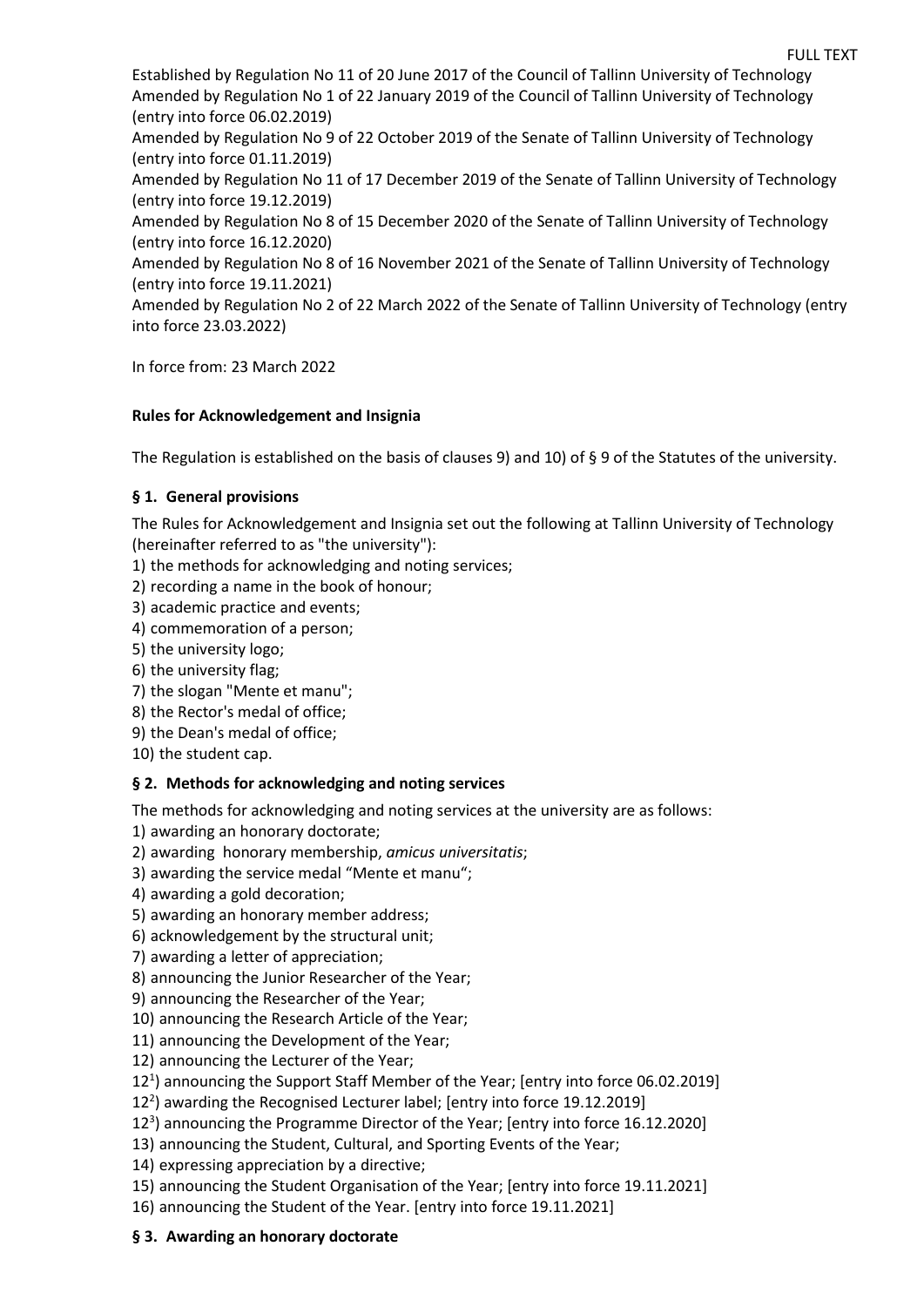(1) The honorary doctorate of the university (*doctor honoris causa*) is awarded to a deserving and internationally recognized scientist, cultural or social figure, who has contributed to strengthening the authority of the university and the Republic of Estonia and to the development of ties around the world.

(2) A decision on awarding an honorary doctorate is made by the University Senate on the proposal of the Rector or School council by open vote. A proposal must be accompanied by the personal data of the candidate, an overview of the candidate's life and activity, the reason for awarding an honorary doctorate and the related department of the university, who shall perform the functions specified in subsection (9).

(3) The Rector appoints a conferrer who shall organise promotion of the honorary doctor and notifies the honorary doctor in writing of the decision of the Senate and the time of promotion.

(4) The promotion of an honorary doctor takes place at the academic ceremony of the university's anniversary. At the promotion, the conferrer introduces the honorary doctor and attaches the *doctor honoris causa* ribbon to the honorary doctor. A *doctor honoris causa* diploma is handed over by the Rector.

(5) An honorary doctor may give an academic lecture on the day preceding the promotion.

(6) The *doctor honoris causa* diploma is prepared in accordance with the university's stylebook. A diploma shall indicate the name of the honorary doctor and the services for which he or she was awarded the honorary doctorate. The diploma is signed by the Rector and the conferrer. The diploma is handed over between festive covers designed in accordance with the university's stylebook. [entry into force 06.02.2019]

(7) The size of the *doctor honoris causa* ribbon is 1900x130 mm and the colours are: red *Pantone* 221 CV, silver and white. The ends of the ribbon are decorated by the university's logo and silvery fringes. The ribbon bears the text "Tallinn University of Technology" and "Doctor Honoris Causa" written in capital letters. The reverse side of the ribbon is white. [entry into force 06.02.2019]

(8) An honorary doctor is a member of the university staff. Academic communication with an honorary doctor is arranged and the accompanying costs shall be covered by the related department. In exceptional cases, the organiser of the reception of the honorary doctor shall be appointed and the source of funding shall be determined by the Rector.

## **§ 4. Awarding honorary membership** *amicus universitatis*

(1) The honorary membership *amicus universitatis* (hereinafter referred to as "honorary membership") is awarded to a retired employee in recognition of the employee's great services in contributing to achievement of the objectives specified in the Statutes of the university.

(2) Honorary membership is not awarded to professors emeriti and associate professors.

(3) A decision on awarding honorary membership is made by the University Senate on the proposal of the Rector by open vote.

(4) The Rector awards the honorary member an honorary member address at a festive academic event. The honorary member address is prepared in accordance with the university's stylebook.

(5) The Rector may prescribe remuneration for an honorary member.

(6) An honorary member is a member of the university staff. An honorary member is invited to festive events of the university as a guest of honour, he or she receives the university's brochure and the journal *Mente et Manu.*

## **§ 5. Awarding the honorary medal "Mente et manu"**

(1) The honorary medal, "Mente et manu" is awarded to a university employee or an individual who has provided an outstanding contribution to the development of the university, higher education or science.

(2) The honorary medal was designed by the metal artist Ene Valter.

(3) It is a silvery 32 x 30mm medal, slightly curved in the middle, which depicts the university logo. In the middle of the medal there is a cherry-red enamelled streak. The medal has a silver-grey ribbon with a cherry red stripe in the middle.

(4) The medal has been issued since 2001. The medals are numbered and engraved with the name of the medal's recipient. The honorary medal is awarded once.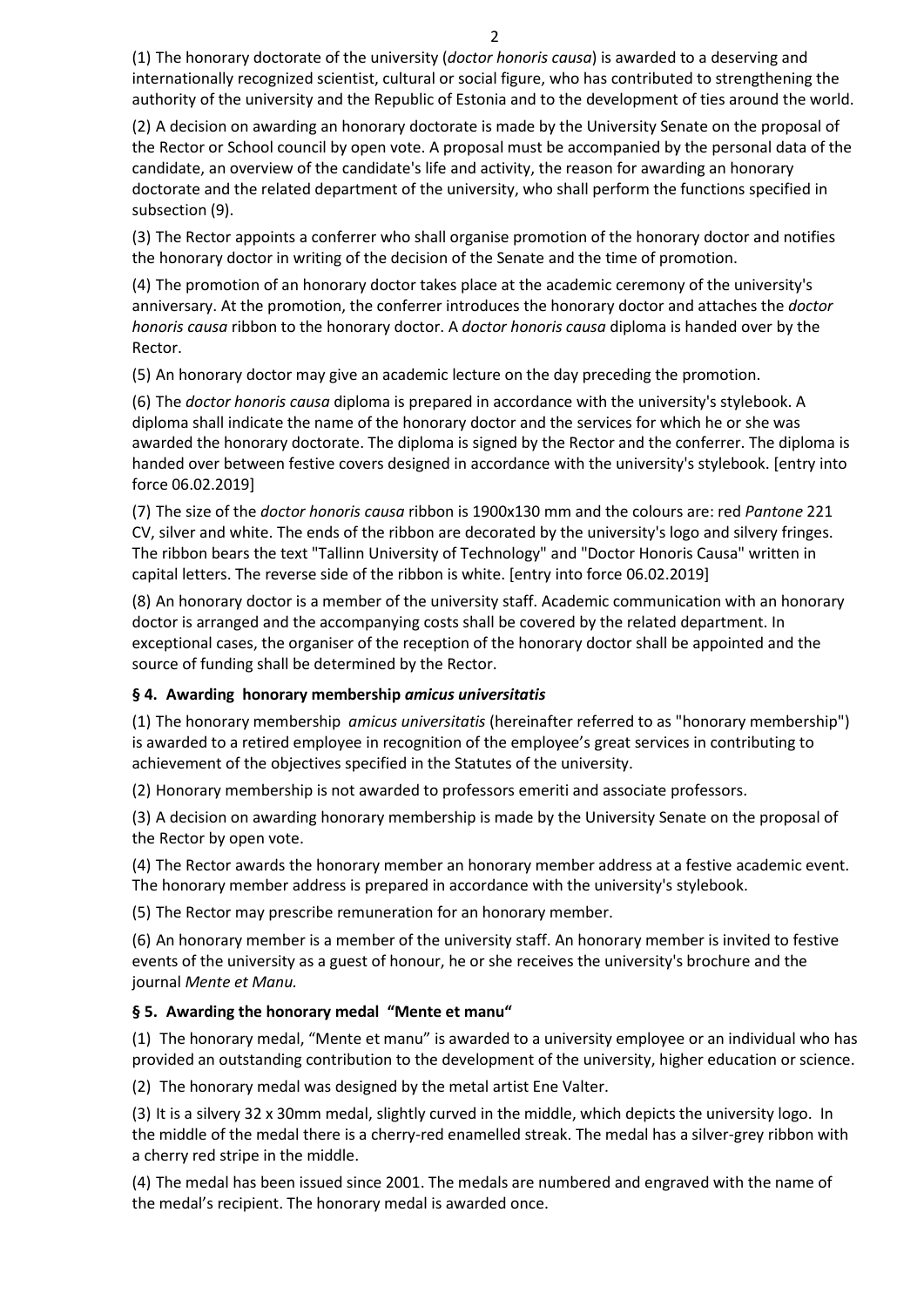(5) The medal is handed over to the laureate at an academic event or at the meeting of the University Senate in a box with the university logo, which contains, in addition to the medal, a rosette badge for everyday use. [entry into force 06.02.2019]

(6) The medal is worn on the left-hand side of the chest with formal attire and is fastened with a pin on the medal ribbon. If other national decorations are worn, the medal shall be worn next to or below them.

(7) The decision to award a medal is made by the Rector. Candidates for the honorary medal can be appointed by members of the university staff with the approval of the dean or area director.

### **§ 6. Awarding a gold decoration**

(1) A gold decoration is awarded to employees who have been employed at the university for 25 years.

(2) The Rector hands a gold decoration over at the opening meeting of the academic year.

(3) Gold decorations have been issued since 1972.

### **§ 7. Awarding a honorary member address**

An honorary member address is a personalised token of acknowledgement to a university employee or an individual for his or her birthday or for another anniversary. A decision to award an honorary member address is made by the Rector and it is designed in accordance with the university's stylebook. An honorary member address shall be signed by the Rector and shall be handed over between festive covers designed in accordance with the university's stylebook. [entry into force 06.02.2019]

### **§ 8. Acknowledgement by the structural unit**

The head of a structural unit can acknowledge persons who have contributed to the structural unit and establish the relevant bases for acknowledgement. The awards shall be designed in accordance with the university's stylebook.

### **§ 9. Awarding a letter of appreciation**

(1) A letter of appreciation is awarded to university employees and other persons to acknowledge their long-term and effective work, outstanding achievements, successful organisation of a university-related event or major contribution to the development of the university.

(2) A decision to award a letter of appreciation is made by the Rector on the proposal of the head of the structural unit, which shall be approved by the dean or area director. The proposal shall include the name of the person acknowledged, the reason for awarding and the time and place of delivery of the letter of appreciation.

(3) A letter of appreciation shall be drawn up on a letter of appreciation form in accordance with the university's stylebook. A letter of appreciation shall be signed by the Rector and shall be handed over between festive covers designed in accordance with the university's stylebook. [entry into force 06.02.2019]

## **§ 10. Organising competitions for the Junior Researcher, Researcher, Research Article, Development, Lecturer, Support Staff Member and Programme Director of the Year**

(1) Each year in December, the area director announces the competitions for the Junior Researcher, Researcher, Research Article, Development, Lecturer, Support Staff Member and Programme Director of the Year, determines the schedule of the competitions and appoints the structural unit who shall organise the competition. [entry into force 16.12.2020]

(2) The competitions are held to find out the most successful members of the university staff of the year the competitions are announced (in case of a research article and development also of the preceding year) who are awarded the following titles: [entry into force 16.12.2020]

1) Junior Researcher of the Year;

2) Researcher of the Year

3) Author of the Research Article of the Year;

4) Author of the Development of the Year;

5) Lecturer of the Year;

6) Support Staff Member of the Year;

7) Programme Director of the Year.

(3) The competitions for the Junior Researcher, Researcher, Research Article, Development and Lecturer of the Year have been held since 2006. The aim of the competitions is to acknowledge teaching, the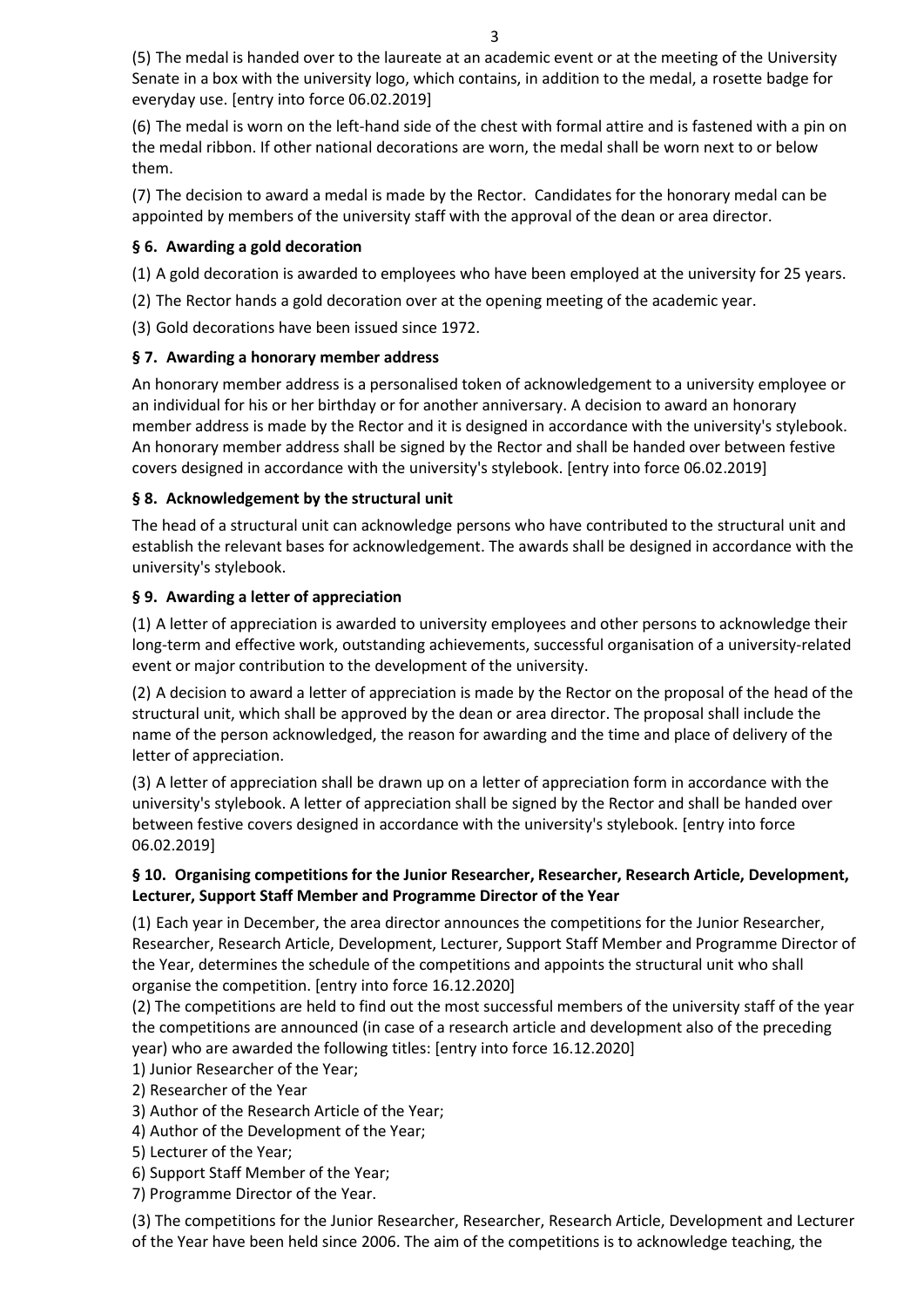skills to transfer knowledge and teach the subject, creativity, successful supervision, regular engagement in self-improvement, research and related social activities and to increase the motivation to work and the need for achievement and to inform the public of implementation of the university's know-how in economic activities. The aim of the competition of the Support Staff Member of the Year is to acknowledge permanently high performing support staff, who support their colleagues and are dedicated to their work and the aim of the competition of the Programme Director of the Year is to acknowledge programme directors, who are committed to developing study programmes that meet the expectations and needs of both the university and society. [entry into force 16.12.2020]

(4) The Junior Researcher, Researcher, Research Article of the Year shall be elected by the Committee for Research of the University Senate (hereinafter referred to as "the Committee for Research"); the Development of the Year shall be elected by the expert committee formed by the Vice-Rector of the area of responsibility and consisting of 5 to 7 members; the election of the Lecturer of the Year shall be organised by the Dean; the election of the Support Staff Member of the Year shall be organised by the Director for Administration and the election of the Programme Director of the Year shall be organised by the Vice-Rector for Academic Affairs. [entry into force 16.12.2020]

(5) The results of the competitions shall be approved by the Rector. [entry into force 16.12.2020]

(6) The Junior Researcher, Researcher of the Year, Authors of the Research Articles and Developments, Lecturer, Support Staff Member and Programme Director of the Year shall be awarded a certificate of honour at the festive meeting of the anniversary of the Republic of Estonia. A certificate of honour is prepared in accordance with the university's stylebook. [entry into force 16.12.2020]

(7) The Director for Finance shall award, on the proposal of the Committee for Research, a prize or a scholarship to the Junior Researcher, Researcher and Author of the Research Article of the Year and, on the proposal of the area director, to the Author of the Development, Lecturer, Support Staff Member and Programme Director of the Year. [entry into force 16.12.2020]

## **§ 11. Announcing the Junior Researcher of the Year**

(1) For the purposes of the Rules, "junior researcher" means an academic staff member of the university, who has been awarded a doctoral level degree or equal foreign qualifications and who was 35 years of age or less on 31 December of the year preceding announcement of the competition.

(2) The candidate for the title Junior Researcher of the Year may be nominated by the junior researcher himself or herself, the supervisor of his or her doctoral thesis, the head of his or her structural unit or at least two members of the university staff.

(3) In order to participate in the competition, a motivated proposal and additional materials at the discretion of the nominator of the candidate shall be submitted. The candidate's CV must be available in the public portal of the Estonian Research Information System (hereinafter referred to as "ETIS").

(4) The Committee for Research shall elect the Junior Researcher of the Year based on the following criteria:

1) active participation in the research, including management of research and development (hereinafter referred to as "R&D") projects or participation in R&D projects as the principal executor and outstanding research results and publication thereof;

2) presentations at professional scientific forums;

- 3) supervision of PhD students;
- 4) involvement of pupils/students in R&D;
- 5) research awards and acknowledgements;
- 6) participation in organisation of research activities.

(5) The Committee for Research has the right to take into account additional factors arising from the additional materials submitted for the competition.

## **§ 12. Announcing the Researcher of the Year**

(1) The candidate for the title Researcher of the Year may be nominated by the researcher himself or herself, the head of his or her structural unit or at least two members of the university staff.

(2) A candidate shall be an outstanding researcher in his or her field, whose research results have been widely recognised.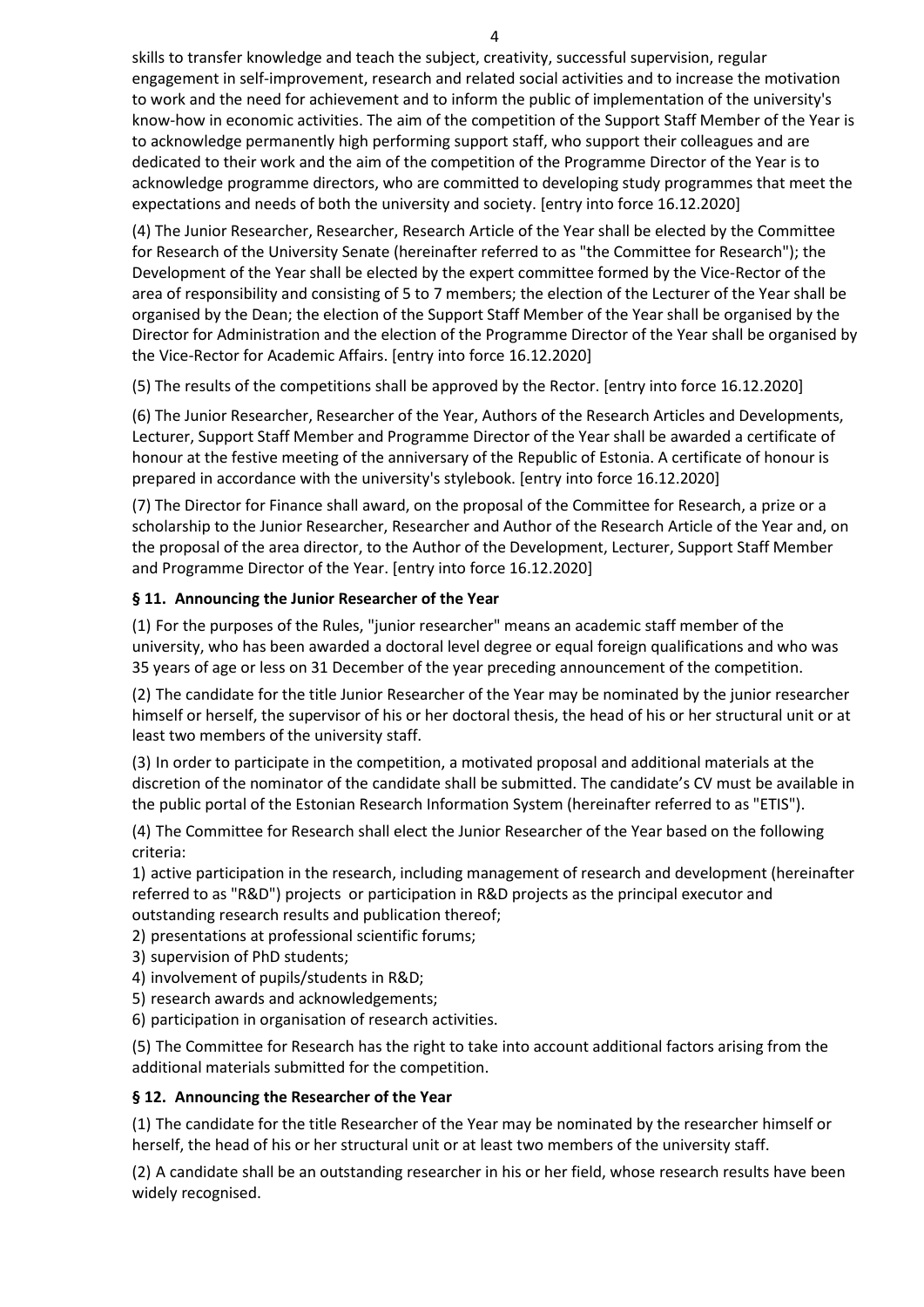(3) In order to participate in the competition, a motivated proposal and additional materials at the discretion of the nominator of the candidate shall be submitted. The candidate's CV must be available in ETIS.

(4) The Committee for Research shall elect the Researcher of the Year based on the candidate's R&D results, in particular in the last year, but also retrospectively during up to 3 years, based on the following criteria:

1) management of R&D projects;

2) publication in high-level scientific journals and collections;

3) presentations at professional scientific forums;

4) inventive activity;

5) introduction of research results;

6) supervision of a doctoral theses;

7) involvement of pupils/students in R&D;

8) research awards and acknowledgements;

9) popularisation of research results;

10) participation in organisation of research activities.

(5) The Committee for Research has the right to take into account additional factors arising from the additional materials submitted for the competition.

## **§ 13. Announcing the Research Article of the Year;**

(1) The School councils may submit research articles of their membership for the competition for the Research Article of the Year. A research article must have been published in the year of announcement of the competition or in the year preceding it and at least one of the authors of the article must be an employee or a student of the university.

(2) The research articles submitted for the competition shall be divided into three fields of research:

1) engineering and technology;

2) natural, exact and health sciences;

3) social sciences and humanities.

(3) Each school may submit for the competition the maximum of two research articles in each field specified in subsection (2).

(4) In order to participate in the competition, the following shall be submitted:

1) an extract of the minutes of the School council including the comprehensive bibliographic record of the research article, the field of research and the research project registration number at the university, on the basis of the results of which the research article was prepared;

2) the reason for submitting the research article for the competition;

3) a copy of the full text of the research article;

4) additional materials, if desired.

(5) In order to assess the research articles submitted for the competition, the Vice-Rector shall establish an expert committee (hereinafter referred to as "committee") consisting of at least five members for each field specified in subsection (2) and shall appoint chairman of the committee. In order to establish a committee, the Dean of each school shall present at least 3 committee member candidates in accordance with the field of research of the school. The authors of the articles submitted for the competition shall not be appointed members of the committees.

(6) The rules of procedure of the committee shall be determined by the members of the committee by their mutual agreement.

(7) The committee shall assess a research article based on the following criteria:

1) novelty of the research article in the theoretical or applied approach;

2) the level of the scientific journal, where the article was published;

3) the level of the conference, where the paper was read;

4) relatedness of the results published in the article with the research topic, project or contract to be completed at the university.

(8) The committee has the right to request additional materials from the authors.

(9) The committee shall determine and establish the ranking of at least three best research articles and submit a reasoned decision to the Committee for Research.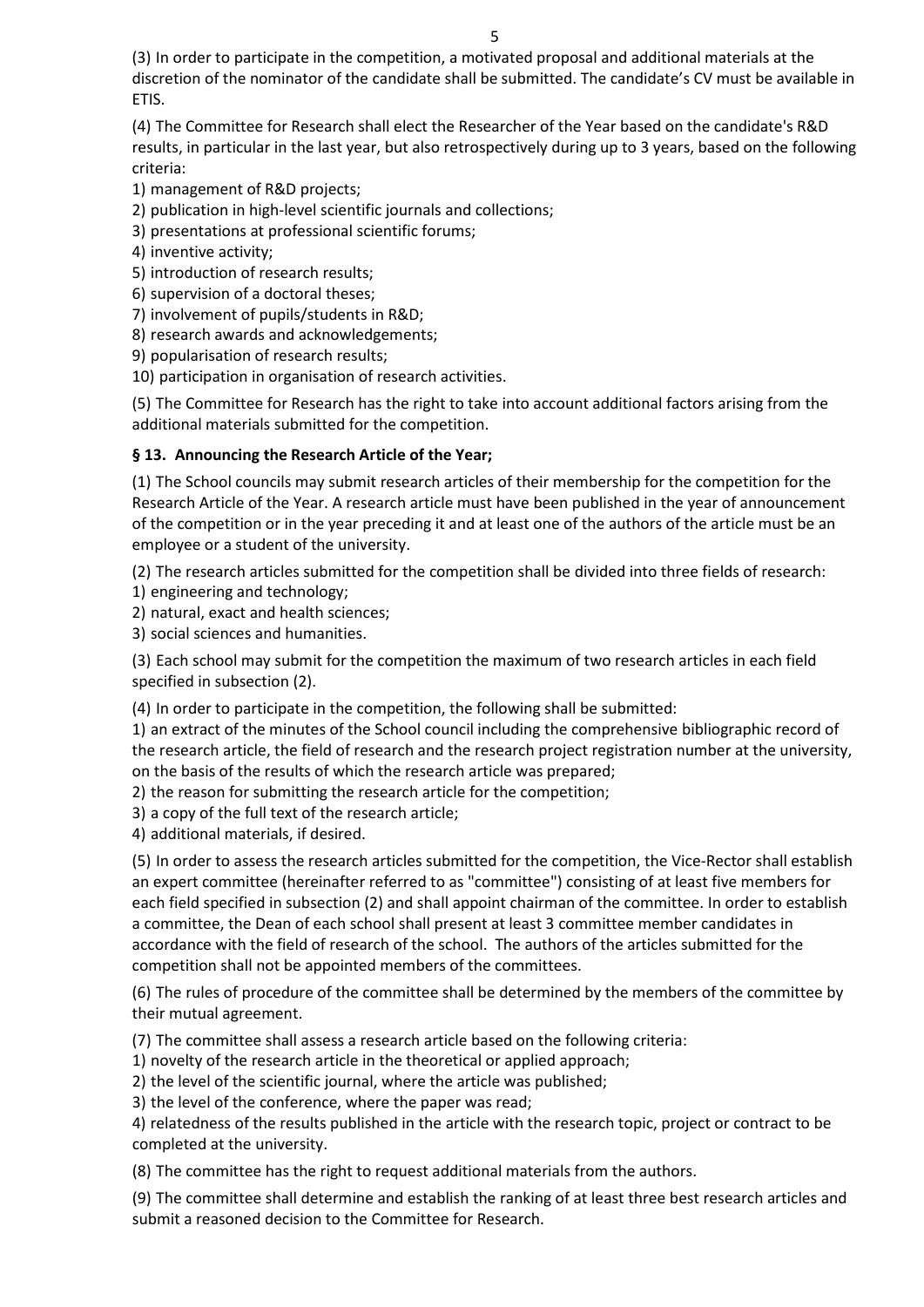(10) The Committee for Research shall consider the proposals of the committees and shall elect two Articles of the Year in the field of engineering and technology and one Article of the Year in other fields.

### **§ 14. Announcing the Development of the Year**

(1) The competition for the Development of the Year is open to members of the university staff and research groups consisting of members of the university staff. Each person or research group has the right to submit one research paper for the competition.

(2) In order to participate in the competition, a motivated proposal shall be submitted. In addition, opinion of the private or public sector using the research results with regard to effectiveness of implementation of the research results and extracts of media coverage of the research may be submitted.

(3) A development must:

1) have been completed successfully in the year of announcement of the competition or in the year preceding it;

2) be innovative and its results must be aimed at increasing economic competitiveness and planned to be implemented or already implemented in production or services.

(4) The expert committee shall assess the developments based on the following criteria:

1) the development results in application of novel knowledge (a product, technology, service, etc.) developed at the university or emergence of new business activities, the development or improvement of the existing ones;

2) a contract between a university and another person has been concluded for the development or use of a product, technology or service;

3) the development or its results have been published in a peer-reviewed scientific publication.

(5) The committee is entitled not to take into account all the criteria listed in subsection (4) and, if necessary, to ask applicants for further information.

(6) The rules of procedure of the expert committee shall be determined by the members of the committee by their mutual agreement.

## **§ 15. Announcing the Lecturer of the Year [entry into force 06.02.2019]**

(1) The competition for the Lecturer of the Year is held to find out the best lecturers in each school.

(2) The best lecturers are elected from among the lecturers who were among 20% of the highest rated lecturers in the school in the preceding academic year based on the student feedback survey conducted in the study information system ÕIS.

(3) For the purposes of the Rules, "a lecturer" means an academic staff member who is actively engaged in teaching.

(4) The title Lecturer of the Year is not awarded to one and the same person in two consecutive years.

### **§ 151 . Announcing the Support Staff Member of the Year [entry into force 06.02.2019]**

(1) The competition for the Support Staff Member of the Year is held to find out the best support staff members in the schools and administrative and support units.

(2) For the purposes of the Regulation, "a support staff member" means a staff member employed in a non-academic position.

(3) The title Support Staff Member of the Year is not awarded to one and the same person in two consecutive years.

## **§ 152 . Recognised Lecturer label [entry into force 19.12.2019]**

(1) The Recognised Lecturer label (hereinafter referred to as "the label") is an electronic image displayed alongside a person's name in an employee search, in the study information system, in the e-learning environment and other places, where the lecturers' data are displayed. The holder of the label has the right to use the label on documents relating to him or her, in electronic environments and on other media containing his or her data.

(2) The label is awarded to the holders of the title of the Lecturer of the Year and, based on the decision of the Vice-Rector for Academic Affairs, to persons who have gained national or international recognition for teaching excellence or have received any other awards related to high-quality teaching.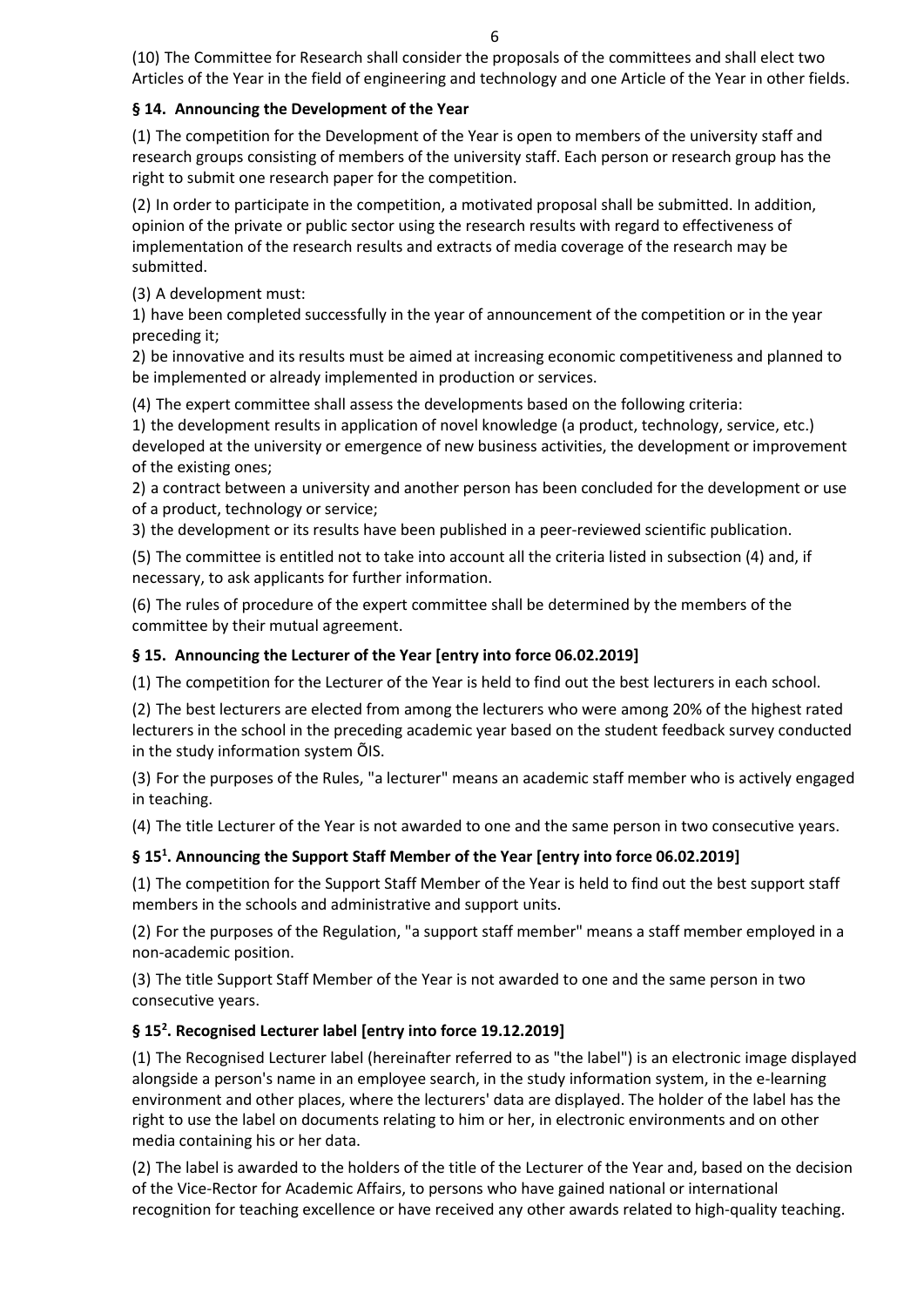7

(3) The label can be awarded to an academic staff member, regardless of his or her title, or to a person conducting studies under an authorisation agreement.

(4) The label is awarded for an indefinite period.

(5) The label shall be accompanied by an increase in the base amount of the basic salary of the employee from the month following its award, the amount of which shall be decided on an annual basis during the budgetary process.

(6) The design of the label shall be approved by the Rector.

## **§ 153 . Announcing the Programme Director of the Year [entry into force 16.12.2020]**

(1) Every year the competition for the Programme Director of the Year is held to find out three best programme directors, who are acknowledged for effective development of a study programme. [entry into force 16.12.2020]

(2) The deans shall submit reasoned proposals for the acknowledgement of programme directors to the Vice-Rector for Academic Affairs, taking into account the following criteria: [entry into force 16.12.2020] 1) the programme director shall develop the study programme consistently and effectively in adherence with the university's general quality system;

2) the programme director shall develop the study programme in close cooperation with the representatives of various interest groups (employers, students, lecturers, alumni, etc.).

(3) The Vice-Rector for Academic Affairs shall approve the number of nominees and the procedure for the selection of laureates when announcing the competition. [entry into force 16.12.2020]

(4) The title Programme Director of the Year is not awarded to one and the same person in two consecutive years. [entry into force 16.12.2020]

### **§ 16. Announcing the Student, Cultural and Sporting Event of the Year**

(1) The titles of the Student, Cultural and Sporting Event of the Year are awarded to persons who have received the most outstanding results in promoting the university's student life, cultural and sporting activities in the preceding year.

(2) The nominees are elected and a proposal is made as follows:

- 1) the Student Act of the Year by the Student Union of the university;
- 2) the Cultural Event of the Year by the TTÜ Cultural Centre;

3) the Sports Event of the Year – by the TTÜ Sports Club.

(3) The titles are awarded and the laureates are announced by the Rector. The laureates are awarded a wall plaque at the festive meeting of the anniversary of the Republic of Estonia.

(4) The silvery framed wall plaque is in A4 format and its text is prepared in accordance with the university's stylebook.

(5) The Rector awards a prize or scholarship to the laureates.

## **§ 161 . Announcing the Student Organisation of the Year and the Student of the Year** [entry into force 19.11.2021]

(1) The honorary titles of the Student of the Year or the Student Organization of the Year are awarded to the person or organization who stood out the most the previous year and who has provided added value to students and the university and actively promoted student life.

(2) The nominees are selected and the proposal for recognising the student organisation and the student of the year is made by the Student Union of the university.

(3) The honorary title is awarded and the laureates are announced by the Rector. The laureates are awarded a wall plaque described in subsection 16 (4) of the Rules at the anniversary ceremony of the Republic of Estonia

(4) The same laureates may not be nominated in two consecutive years.

(5) The Student Union may award a prize or scholarship to the Student of the Year.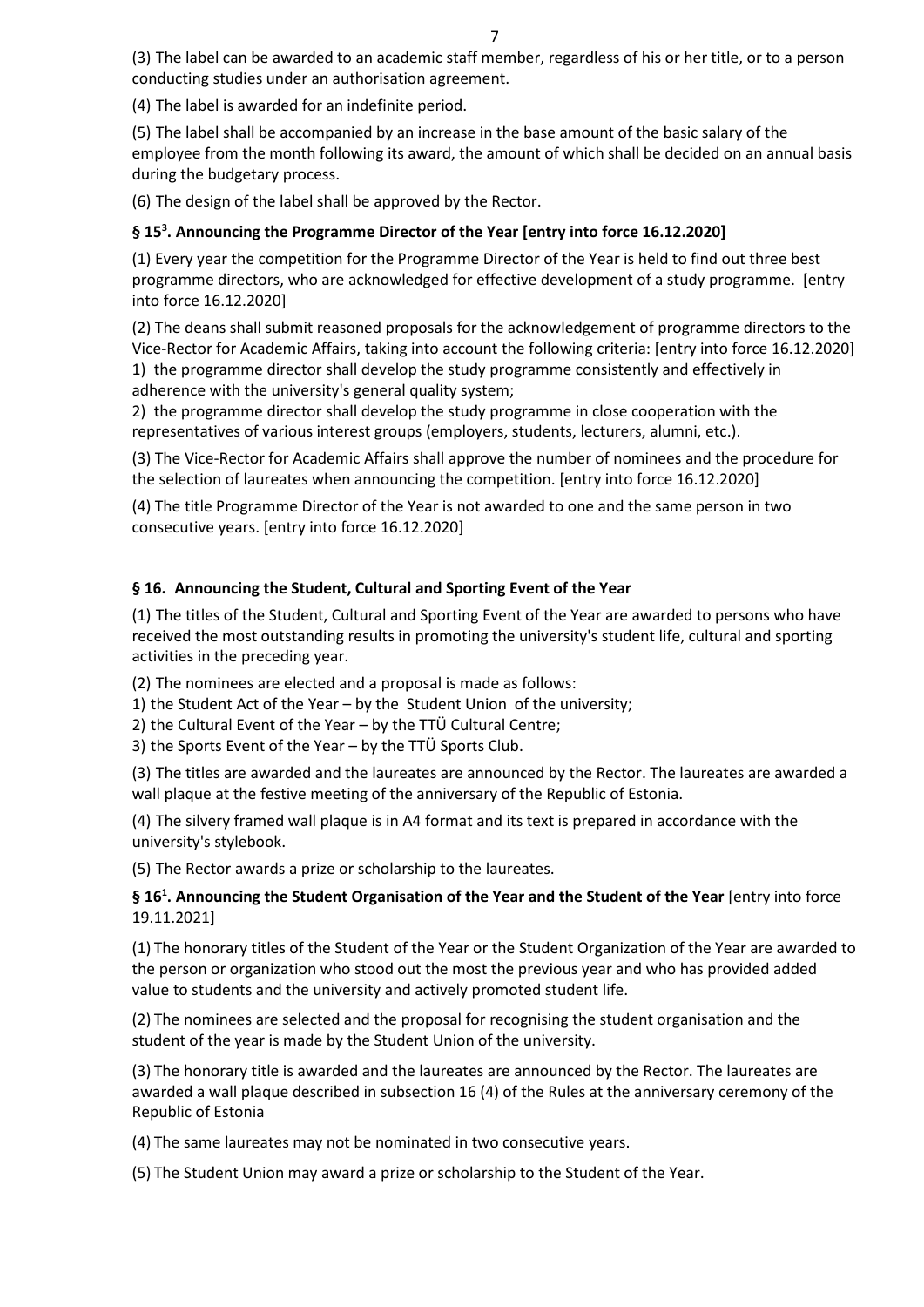### **§ 17. Recording a name in the book of honour**

(1) The following is recorded in the university's book of honour:

1) honorary doctors upon promotion;

2) honorary members upon awarding of an honorary member address

3) doctors upon promotion;

4) *cum laude* graduates at the graduation ceremony;

5) persons who have been awarded the "Mente et manu" honorary medal upon handing over of the medal;

6) the Alumnus/Alumna of the Year, the Student Organization of the Year and the Student of the Year when announced; [entry into force 19.11.2021]

7) the Rector upon giving the oath of office at the inauguration ceremony;

8) the Deans upon inauguration;

9) the Lecturer, Junior Researcher, Researcher, Author of the Research Article and Author of the Development and Support Staff Member of the Year at the award ceremony; [entry into force 06.02.2019]

10) laureates of the Student, Cultural, and Sporting Event of the Year;

11) other persons and events that are important in the history of the university, as appointed by the Rector.

(2) Persons recorded in the book of honour supply their name with a signature.

### **§ 18. Academic practices and events**

(1) The traditional academic practices and events are the following:

1) the academic ceremony held on the university's anniversary on 17 September or on the preceding or following working day;

2) the festive meeting on the Independence Day of the Republic of Estonia;

3) the Rector's inauguration ceremony;

4) the opening and graduation ceremony;

5) the opening meeting of the academic year;

6) displaying the Rector's portrait in the Senate Hall, a year after the Rector has left the post at the latest;

7) festive honorary or memorial events (ceremonies, meetings, conferences, seminars, lectures, exhibitions, publication presentations, opening of a bust or plaque of honour etc.);

(2) Other academic events of the university are laid down in the electronic calendar of events.

(3) The promotion of doctors takes place at the academic ceremony of the university's anniversary.

(4) Formal attire is required at festive academic events.

#### **§ 19. Commemoration of a person**

(1) In order to commemorate a person:

1) a bust can be placed in the university's atrium in the Alley of Academicians;

2) an auditorium or laboratory can be named in that person's honour.

(2) By placing a bust in the Alley of Academicians, the life's work and memory of a university employee who has been a member of the Estonian Academy of Sciences is recorded. The opening ceremony for a bust's display is organised as part of the events of the university's anniversary or when celebrating the person's birth anniversary.

(3) An auditorium or laboratory may be given the name of a recognised lecturer or researcher. In the course of the naming process, a memorial plaque is placed next to the auditorium's door with the person's portrait and first and last name, year of birth and death, and an outline of his or her activities.

(4) The opening ceremony of a named auditorium is arranged when celebrating the person's birth anniversary or as part of the events of an anniversary otherwise significant for the university.

(5) A decision on placing a bust or naming an auditorium in honour of a person is made by the University Senate on a proposal of a School council.

#### **§ 20. The university logo [entry into force 06.02.2019]**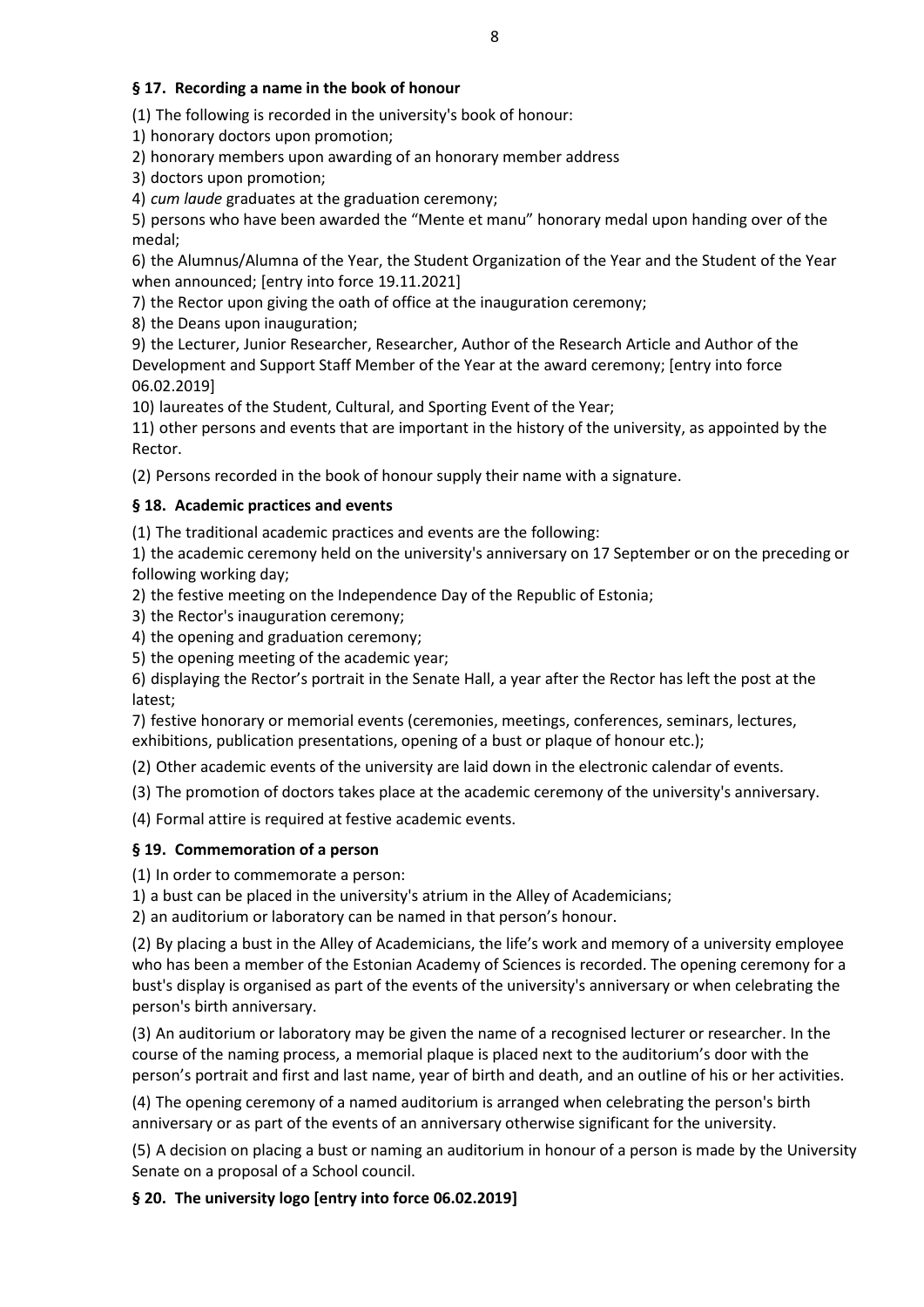(1) The university logo (previously and hereinafter referred to as "logo") is the textual image of the university's short name TalTech. The university's logo consists of the syllables "TAL" and "TECH" left aligned on top of each other.

(2) The colours of the logo shall be determined in the university's stylebook on the basis of the Pantone Matching System colour chart.

(3) The text font of the logo is Proxima Nova.

(4) The university and its structural units have the right to use the logo.

(5) The more precise use of the university's logo and the related insignia shall be laid down by the Rector in the stylebook, in consultation with the members of the university and after hearing the view of the Senate, and in other documents, if necessary.

## **§ 201 . Use of the university's name variants and objects of symbolic value [entry into force 23.03.2022]**

(6) The members of the university may use all the previous names and acronyms of the university when expressing on their own behalf.

(7) The works of art, monuments and landmarks on the university's territory that have symbolic value are an important part of the university's history and the university shall ensure their dignified preservation.

## **§ 21. The university flag**

(1) The university flag is made of woollen fabric, trimmed with silver-grey silk fringes, in size 125×180 cm. The left side of the flag (in relation to the person carrying the flag) is white, surrounded by a silvergrey and cherry-red contour, with the university logo in the centre and the text "Tallinna Tehnikaülikool 1918" on three lines. The right side of the flag is red, surrounded by a silver grey and white contour, with the silver-grey symbol of the statue "Students" on the left side and underneath the university's slogan "Mente et manu" on one line.

(2) The flag with the design specified in subsection (1) has been used since the year 2000.

(3) The flag is used at the academic events and other anniversaries of the university. At festive events the university flag is carried in together with the national flag of Estonia. When the university flag is used together with the national flag of Estonia and flags of other countries or organisations, the Estonian Flag Act shall be adhered to.

(4) At the place where the event takes place, the flag is placed in the flagstaff holder on the floor. The flag can be carried in ceremoniously at the beginning of an event. In order to carry a flag in ceremoniously, a flag guard shall be formed, consisting of the flag-bearer and two accompanying persons. If one of the accompanying persons is a female, she shall be on the right side of the flag-bearer. The flag bearer and the accompanying persons shall wear formal attire, a national costume or a uniform.

(5) The Rector shall arrange storage and usage of the flag and storage of a flag which has become unusable.

## **§ 22. The slogan "Mente et manu"**

(1) The university's slogan is "Mente et manu" (with mind and hand).

(2) The slogan is used on university decorations and promotional materials.

## **§ 23. The Rector's medal of office**

(1) The Rector's medal of office is a regalis symbolizing the Rector's position. The Rector's medal of office belongs to the university.

(2) The Rector's medal of office was designed in 1989 by the metal artist Ene Valter.

(3) The Rector's medal of office is made of silver plated alpaca and consists of two medals, a transition link and a chain linking these elements as follows:

1) in the nacreous circle in the centre of the multilayer chest medal there is the lesser coat of arms of Tallinn, which refers to the location of the university and is filled with red enamel. The stylized gear wheels forming the next two layers of the medal have been covered with white enamel and the top one of them bears the Latin text "*Rector Universitas Rerum Technicarum Tallinensis*";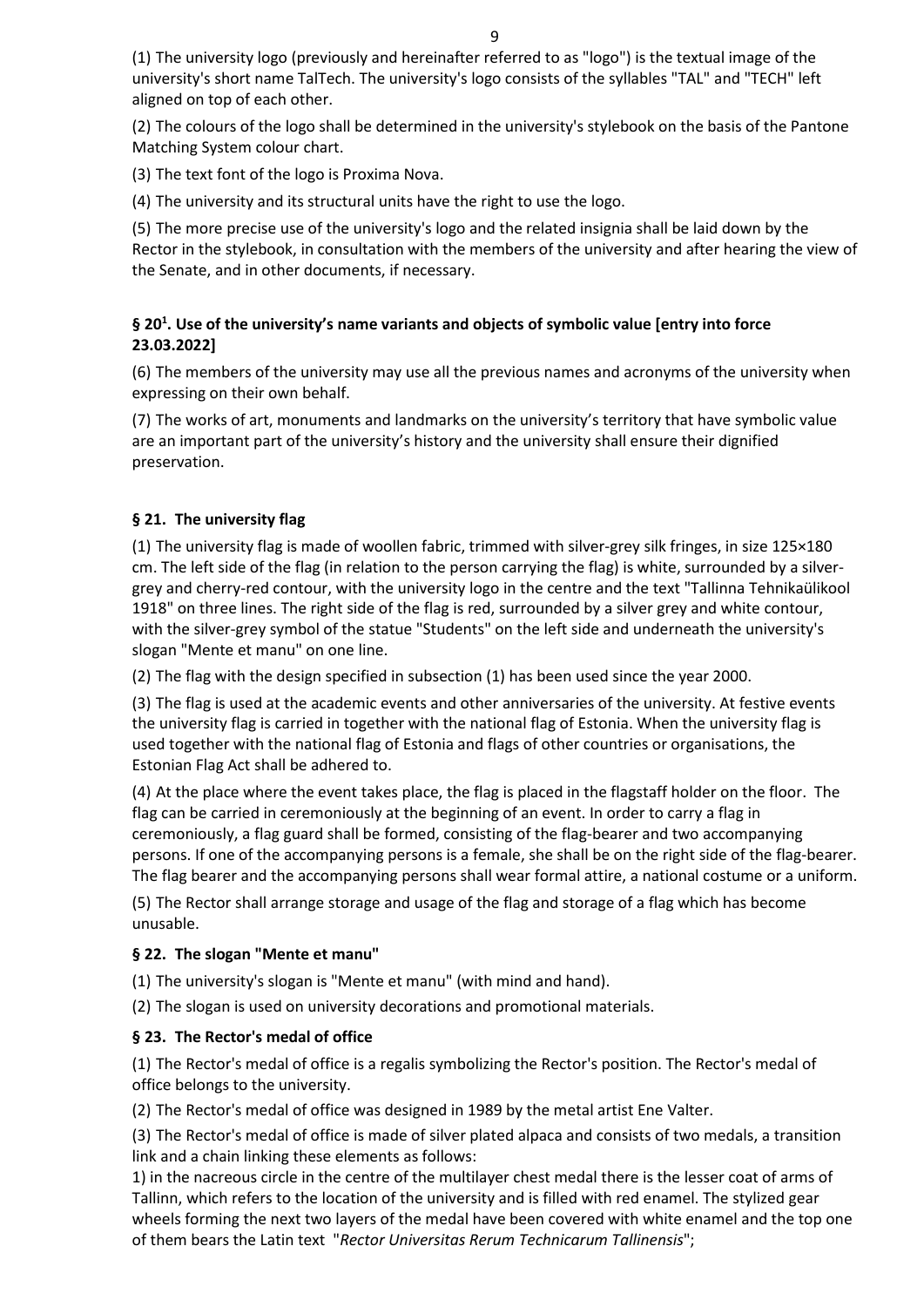2) the composition of the small back medal is compatible with the big chest medal. Nacre and white enamel have been used;

3) in the centre of the transition link connecting the chest medal with the chain there is a simplified symbol of the caduceus of Hermes, the Greek god of wisdom and the defender of schools. The motif of arrows of lightning have been used in the design of the chain links and transition link.

(4) The President of the Republic, the Minister of Education and Research, the previous Rector or the oldest member of the University Senate confers the Rector′s medal of office to the Rector at the inauguration ceremony.

(5) Only the Rector who has been elected to office has the right to wear the Rector's medal of office.

(6) The Rector wears the medal of office:

- 1) at festive academic events;
- 2) at other events in the university at the discretion of the Rector;
- 3) at festive meetings with the Rectors of other universities;
- 4) at national festive events when officially representing the university.

## **§ 24. The Dean's medal of office**

(1) The Dean's medal of office is a regalis symbolizing the Dean's position. The Dean's medal of office belongs to the university.

(2) The Dean's medal of office was designed by the metal artist Ene Valter. The medal of office is made of silver and consists of the medal and the chain. In the middle of the circle on medal there is the university logo, in the middle of which there is a cherry-red enamelled streak. Around the circle there is the Latin text "*Decanus Facultatis Universitatis Rerum Technicarum Tallinensis*". The outer edge of the medal is designed as a stylized gear wheel. In the centre of the transition link linking the chest medal with the chain there is the name of the school: School of Information Technologies, School of Engineering, School of Science and School of Business and Governance.

(3) The medals of office were designed in 2017 and have were conferred to the Deans at the inauguration ceremony of the festive meeting held to celebrate the 99th anniversary of the Republic of Estonia on 22 February 2017.

(4) When a new Dean is appointed to office, the Rector confers the medal of office to the Dean at a festive academic event of the university. Upon resignation, the Dean shall return the medal of office to the Rector.

(5) A Dean wears the medal of office at festive events of the university and the school. A Dean can wear the medal of office at university events only in case the Rector wears a medal of office.

(6) Only a Dean who has been appointed to office has the right to wear the Dean's medal of office. The right to wear a Dean′s medal of office cannot be delegated.

(7) The names and working years of the Deans who have worn the medal of office are engraved on the reverse side of the medal.

(8) The medal of office of the Director of the Estonian Maritime Academy is deemed to be equivalent to a Dean′s medal of office. The medal of office of the Director of the Estonian Maritime Academy belongs to the university. The Director of the Estonian Maritime Academy can wear the medal of office at university events only in case the Rector wears a medal of office. The description of and the procedure for use of the medal of office of the Director of the Estonian Maritime Academy shall be approved by the Council of the Estonian Maritime Academy.

# **§ 25. The student cap**

(1) The student cap is a steel-grey leather peaked cap with a white welt and cherry-red edge and a cherry-red gear wheel ornament. On the right side edge it says in capital letters "Tallinna Tehnikaülikool" and on the left side edge it says "Mente et manu".

(2) Steel-grey symbolises the steely toughness and stamina of our students in acquiring knowledge. White is the colour of peace, progress and high moral. Cherry-red expresses the joy of living, thirst for action and glowing.

(3) The role of the student cap is to:

1) enhance the student′s responsibility for the good name and reputation of his or her *alma mater*;